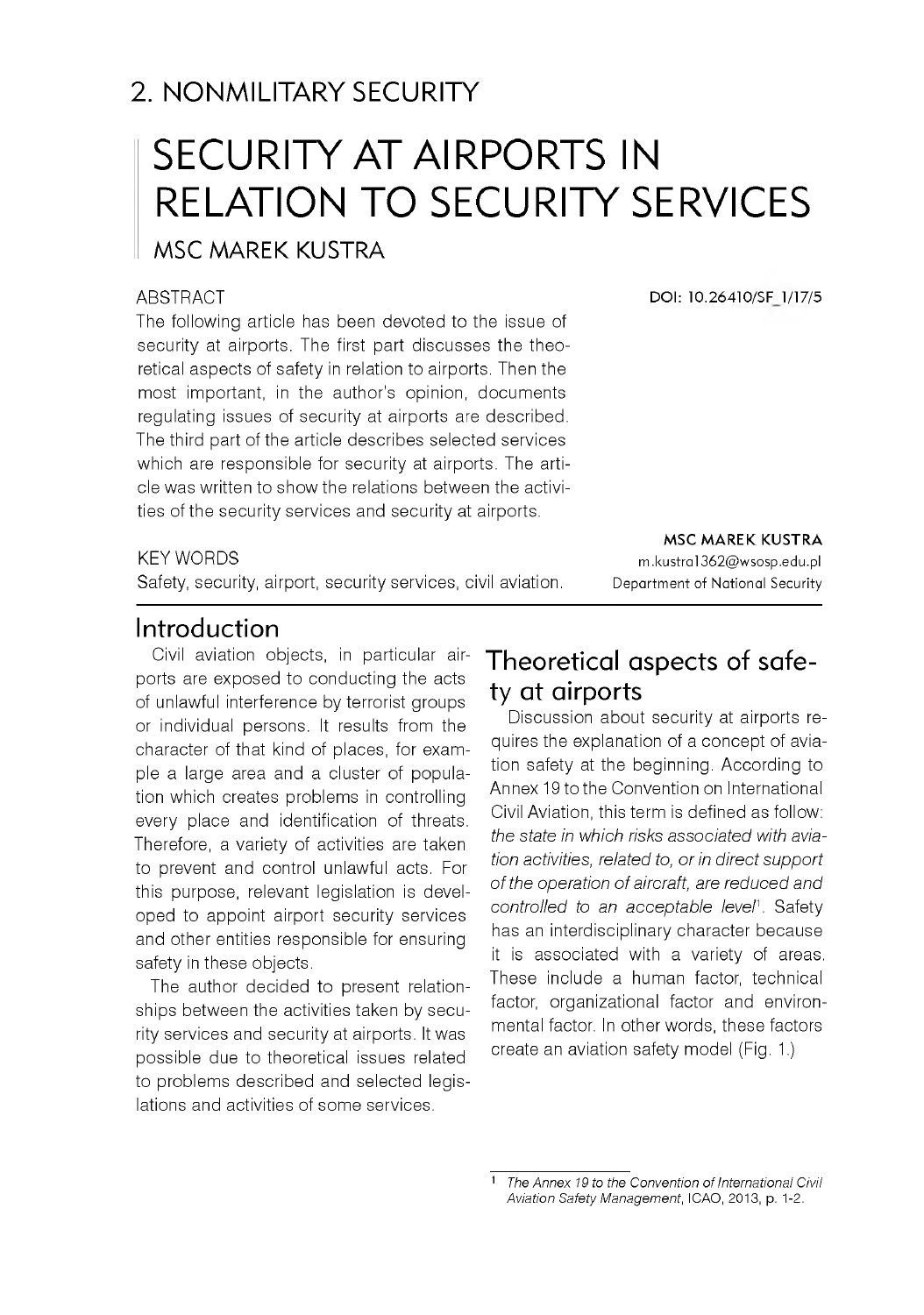

**Figure 1. Aviation safety factors.** 

Source: Own study based on: T. Compa, J. Kozuba, J. Pila, *Czynnik ludzki a poziom bezpieczeństwa realizacji zadań lotniczych* (in:) *Logistyka, Instytut Logistyki i Magazynowania*, Poznań 2013, Vol. 6, p. 73.

Speaking about safety in relation to airports, it is necessary to explain what this term means. According to Polish Aviation Law, an airport is a segregated area (including objects and equipment with durable nature) on land, water or other surface which is listed in the register of airports and used for commercial flights<sup>2</sup>. A complete understanding of the complexity of the structure and functioning of airports requires analysis of the following issues: infrastructure, location, potential hazards, performed operations and fulfilled functions and tasks as well.

The above discussion provides a brief introduction to further analysis of the issues related to security at airports. The subsequent part of the article describes basic documents regulating the subjects discussed and activities of entities and selected services which are responsible for ensuring safety.

# Selected documents regulating security at airportss

Properly constructed legislation and its observance are the basis for the proper functioning of the airports. Without such documents it would be impossible to correctly carry out air operations. The following are briefly described most important, in the author's opinion, issues from the following documents: the Chicago Convention, the Annex 17 to the Chicago Convention, Montreal Convention, the Polish Aviation Law, and the National Civil Aviation Security Program.

## The Convention of International Civil Aviation

This Convention is the basis for civil aviation existence. The Chicago Convention together with 19 annexes creates a compact set of recommendations and standards to

<sup>2</sup> *The Polish Aviation Law*, art. 2, pts. 4 and 17.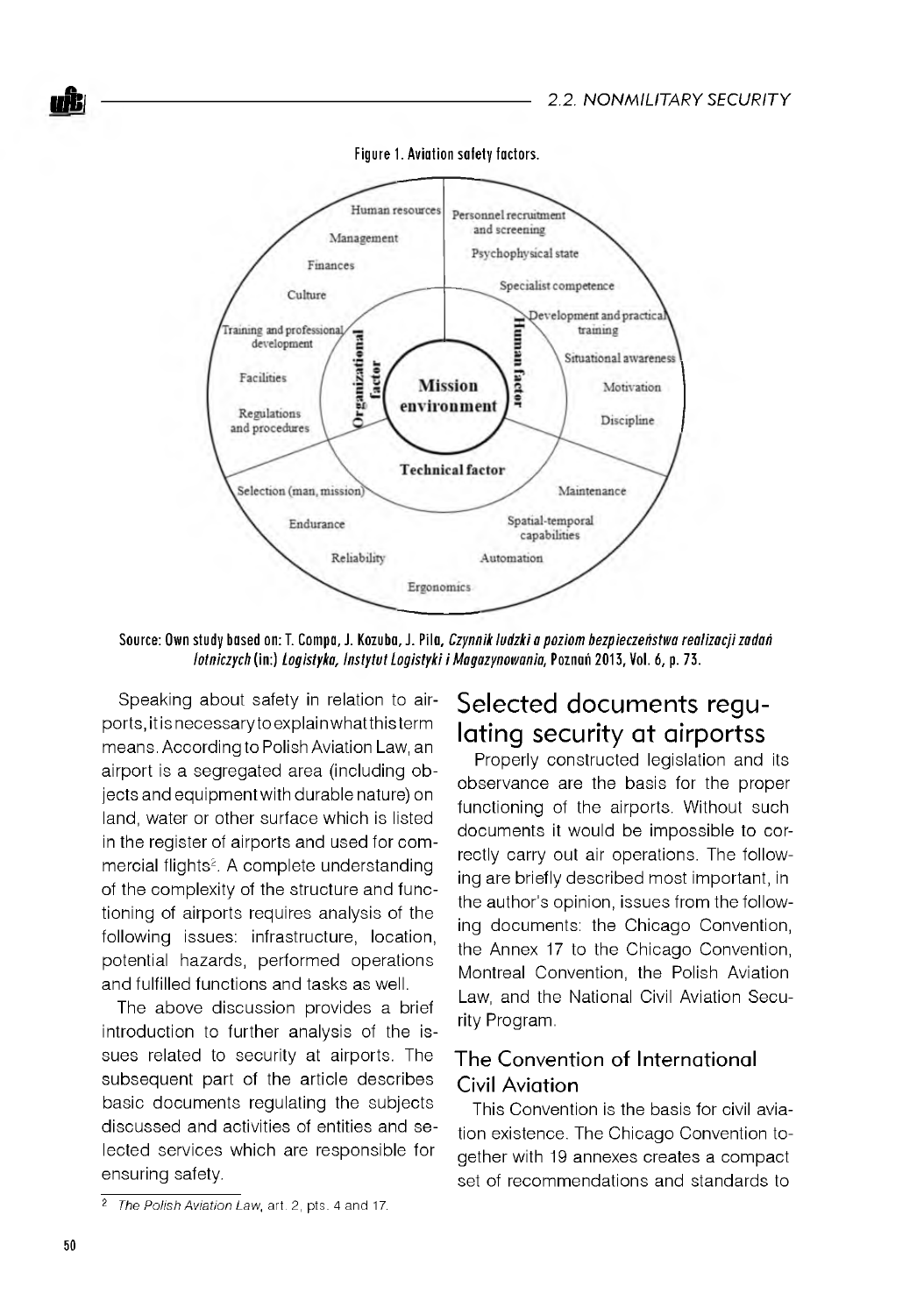improve the effectiveness and efficiency of aviation activities.

Issues related to airports are included in the section *Airports and other facilities for air navigation.* Attention should be paid to article 69, which obligates the ICAO Council to consult with the countries in which it has been shown that, for example, airports are not sufficient for safe, regular, efficient and economical operation of existing or planned international air services<sup>3</sup>. What is more, these consultations should be carried out also with other countries related to this issue. These activities are to develop and implement preventive recommendations.

## The Annex 17 to the Convention of International Civil Aviation

This annex specifies the requirements for the protection of civil aviation against the acts of unlawful interference. Among others, there are discussed issues related to controlling access to restricted areas at the airport, security measures used in relation to the luggage or passengers, mail and other transported cargoes.

States are obligated to introduce the Airport Security Program in chapter 3.2. This document should be developed in accordance with the requirements of the National Civil Aviation Security Program. Section 3.2.4. is also important, according to which it must be ensured that *(...) design requirements of the airport, (...) necessary for the implementation of protection measures in the national civil aviation security program will be incorporated into the design and construction of new facilities and changes in the facilities existing at airports4.* Moreover, committees are appointed for airport security which have to help airport authorities to coordinate the implementation of protection-related projects.

## The Montreal Convention

The Montreal Convention was made in Montreal in 23 September 1971. This document was developed to extend the range of offences in relation to civil aviation, which were known at that time. It is necessary to punish thefollowing persons<sup>5</sup>:

- persons threatening the safety of an aircraft in flight,
- persons destroying or damaging the aircraft being in service which causes inability to flight or threat to its safety in flight,
- persons who put substances or devices that may damage the machine or which can result in an inability to complete flight or a threat to safety in flight of aircraft being in service.
- persons who are damaging or interfering work of aviation navigation equipment,
- persons giving false information which can be cause of a threat for safety of an aircraft in flight.

The Montreal Convention was supplemented by the Montreal Protocol signed on 24 December 1988 due to the dynamic development of aviation and the growing threat of terrorism. According to its provisions, the crime is committed also by people using weapons, equipment or substances to<sup>6</sup>:

- the implementation of the act of violence against a person in an international civil airport which resulted in death or serious body injury,
- serious damage or destruction of the aircraft which are not in use, the devices located within the international civil airport or cause a break in the activities of an airport facility.

It should be noted that the Montreal Convention and the Montreal Protocol do

<sup>&</sup>lt;sup>3</sup> The Polish Aviation Law, Art. 69.

<sup>4</sup> The Annex 17..., p. 3-2.

<sup>&</sup>lt;sup>5</sup> The Montreal Convention updated by The Montreal Protocol, art. 1, para. 1.

<sup>6</sup> Ibidem, art. 1, para. 1 bis.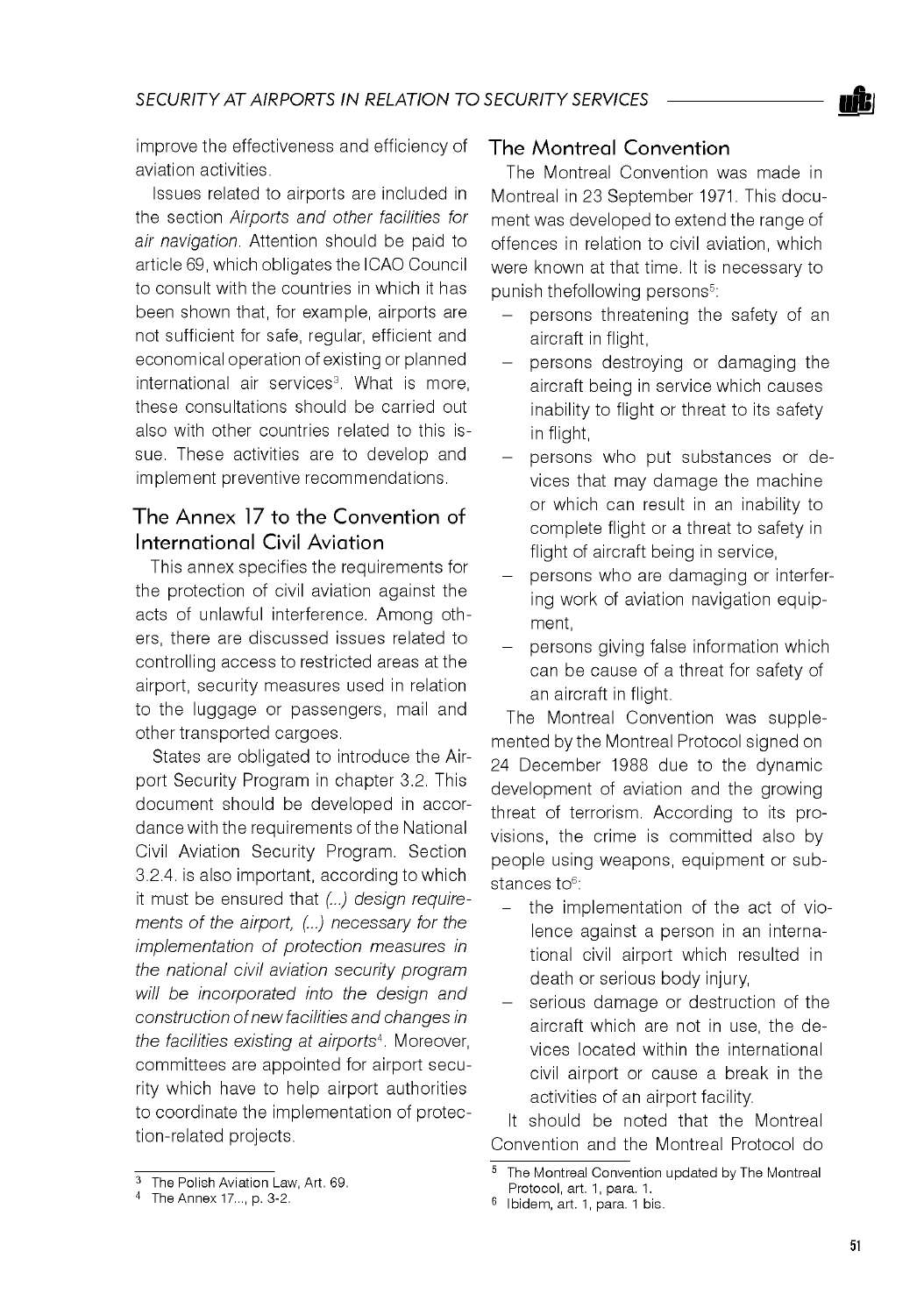not specify punishment for specific crimes. This is left to the internal legal rules of each country.

#### The Polish Aviation Law

The Polish Aviation Law is the basic document which regulates the issues related to civil aviation in Poland. In accordance with article 84, a system of rescue and fire protection at airports must be established and implemented<sup>7</sup>. Moreover, aviation obstacles have to be immediately reported to the manager of the Polish Aviation Authority and then labeled<sup>8</sup>

There are also conditions for an airport manager to ensure the safe operation of the facility. These include issue regulations, orders, prohibitions, the development of the airport operations manual or making decisions about the activities of the airport security service in relation to a person suspected of committing a crime.

## The National Civil Aviation Security Program

It is impossible not to mention the National Civil Aviation Security Program while discussing the documents related to security at airports. The topic discussed is contained in chapter 8: the airport manager determines the following areas - public, operational, restricted, the boundaries and transitions between areas and separate area (in justified cases)<sup>9</sup>. It is very important that access to these areas is constantly monitored under the responsibility of the airport manager<sup>10</sup>.

This person determines (together with Border Guard and Police) the frequency and means of undertaking surveillance and patrolling the restricted area, perimeter fence and areas adjacent to them

by the competent security service<sup>11</sup>. The airport manager determines also the frequency and means of undertaking surveillance and patrolling public area to exclude the possibility of discarding items that may pose apotentialthreatto thesafety ofpersons and property<sup>12</sup>. We can see that this matter is very complex on the basis of basic documents that have been briefly described, regulating the safety issues at airports. It is proven by the need of a systemic approach to such subjects, so it is possible to identify potential hazards early enough and take prevention activities.

# Selected services providing security at airportss

The safe operation of airports is not possible without the existence and operation of specialized services and entities. The most important include an airport manager, the airport security service, Border Guard and Airport Police. The number of services is much longer but due to volume of the article, the author focused on services mentioned above.

#### The airport manager

The airport manager is a person being in charge of the overall operation of the airport, also listed in the register as a civil airports manager13. This person is responsible for the security<sup>14</sup> control of passengers, baggage and other cargo using aircraft security service. In addition, his/her task is to protect the public area<sup>15</sup>. It is important that the airport manager is a person capable of prohibiting the performance of activities which would endanger the safety of flight<sup>16</sup>.

 $\frac{7}{7}$  The Polish Aviation Law, art. 84, para. 1.

<sup>8</sup> Ibidem, art. 87, para. 2.

The National Civil Aviation Security Program, 31 of July 2012, § 16, para. 1.

<sup>10</sup> Ibidem, §17.

<sup>11</sup> Ibidem, §36, para. 2. pts. 1

<sup>12</sup> The National Civil..., §36, para. 2. pts. 1

<sup>13</sup> The Polish Aviation Law..., art. 2, para. 7

<sup>14</sup> Security is a part of safety, it refers to protection against acts of unlawful interference (Source: author own work).

<sup>15</sup> The Polish Aviation Law, art. 186b, para. 1-4a.

<sup>16</sup> Ibidem, art. 68, para. 2a.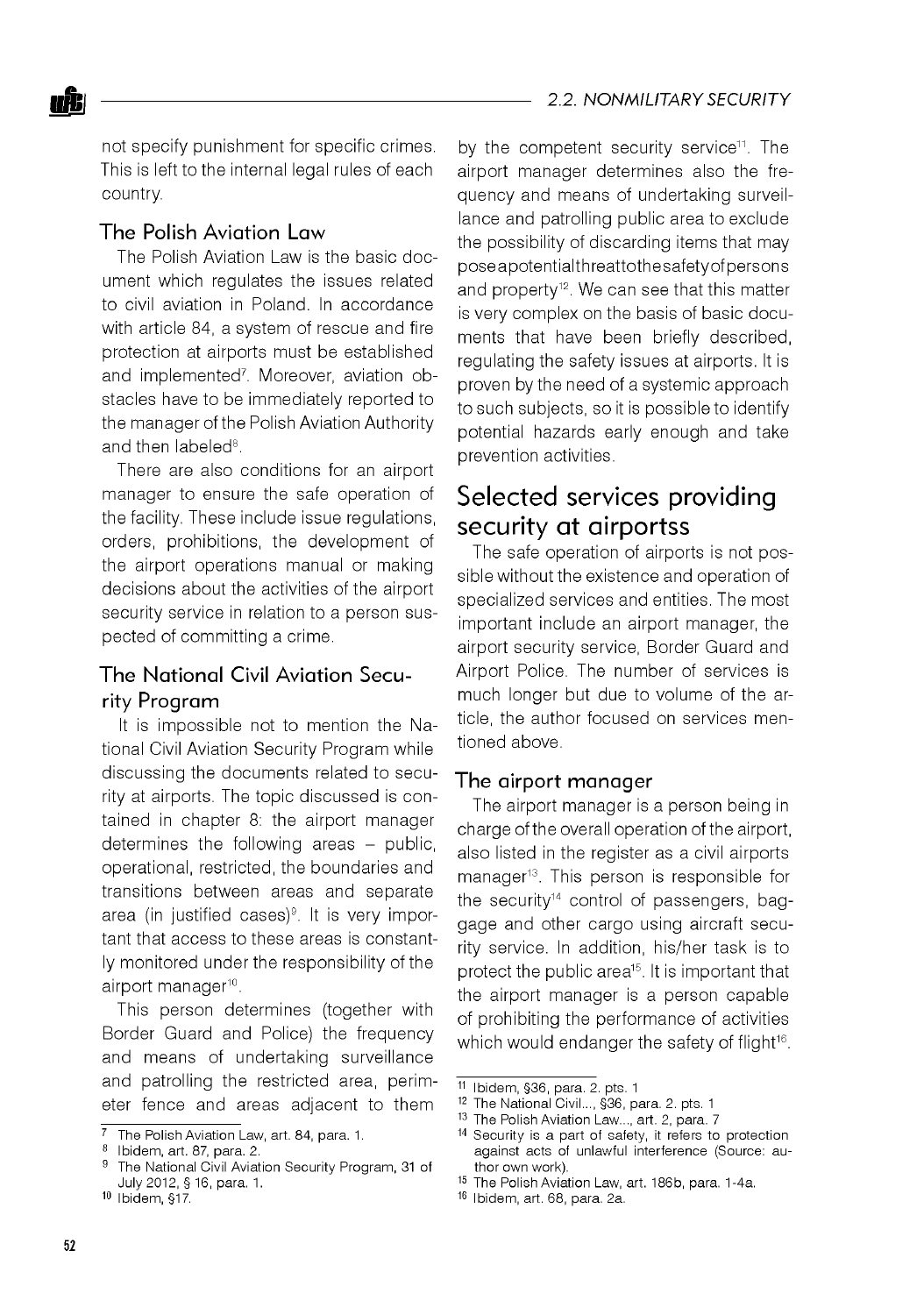It is necessary to mention that the airport manager must also ensure the use the airport according to its specifications<sup>17</sup>. He/ She is also able to allow the use of airport or its part for another activity than aviation.

### The airport security service

The airport security service (according to Polish Aviation Law) is an internal security service or specialist armed protection formation<sup>18</sup>. Its main tasks include<sup>19</sup>:

- security control
- controlling access to restricted areas
- controlling passes issued by the airport manager,
- recognizing and transferring to the Police or Border Guard an offender of safety conditions at the airport or a passenger violating the conditions of carriage and a person who, without authorization, obtained or tried to obtain access to the restricted area or person who has committed or attempted to commit an act of unlawful interference and person who violates the public order as well.

It should be noted that airport security service is the basic formation which, on the behalf of the airport manager, performs tasks of civil aviation security at airports. However, the activities performed by employees of the airport security service may be controlled by officers of the Border Guard.

#### The Border Guard

The border guard is another service related to ensuring security at airports. The officers of this formation are entitled to perform such activities as<sup>20</sup>:

- controlling the number of airport security service employees at control points,

- observing and recording the operation of a security control point,
- immediate response to the infringement of airport security service,
- immediate notification to the airport manager proposals for removing serious deficiencies identified,
- immediately response to the signals of the disruption of public order at the security point and the area adjacent to it.

Border Guard officers are also required to check if transported weapon is unloaded and properly secured. Moreover, it is also necessary to verify that the ammunition was packed in a suitable manner to prevent hitting the percussion cap<sup>21</sup>.

### The Police

The Airport Police Stations are specialist facilities. Police officers perform the tasks of prevention and operational - reconnaissance tasks in collaboration with the airport security service and the Border Guard. This is to prevent unlawful acts directed against civil aviation. What is more, police officers are able to control persons, luggage, and stop suspects<sup>22</sup>.

It is impossible to forget about technical devices which are necessary to detect threats early. Requirements for equipment are contained in section 12 of Annex I to Regulation 300/2008 and section 12 of Annex to Regulation 2015/199823.

# Conclusion

The discussion above shows that security at airports is extremely complex. The biggest challenge for security services is the continuous technological development and unrestrained creativity of people committing acts of unlawful interference. This means that people who commit crimes will be always 'one step'

<sup>17</sup> Ibidem, art. 68, para. 2.

<sup>18</sup> Ibidem, art. 2, pts. 21.

<sup>19</sup> The National Civil ..., art. 186b, para. 5.

<sup>20</sup> The Polish Aviation Law, art. 186b, para. 3.

<sup>21</sup> The National Civil ..., §5, para. 2, pts 3.

<sup>22</sup> J. Rajchel, Bezpieczeństwo w porcie lotniczym, WSOSP, Dęblin 2010, pp. 120-121.

<sup>23</sup> The National Civil ..., §71.